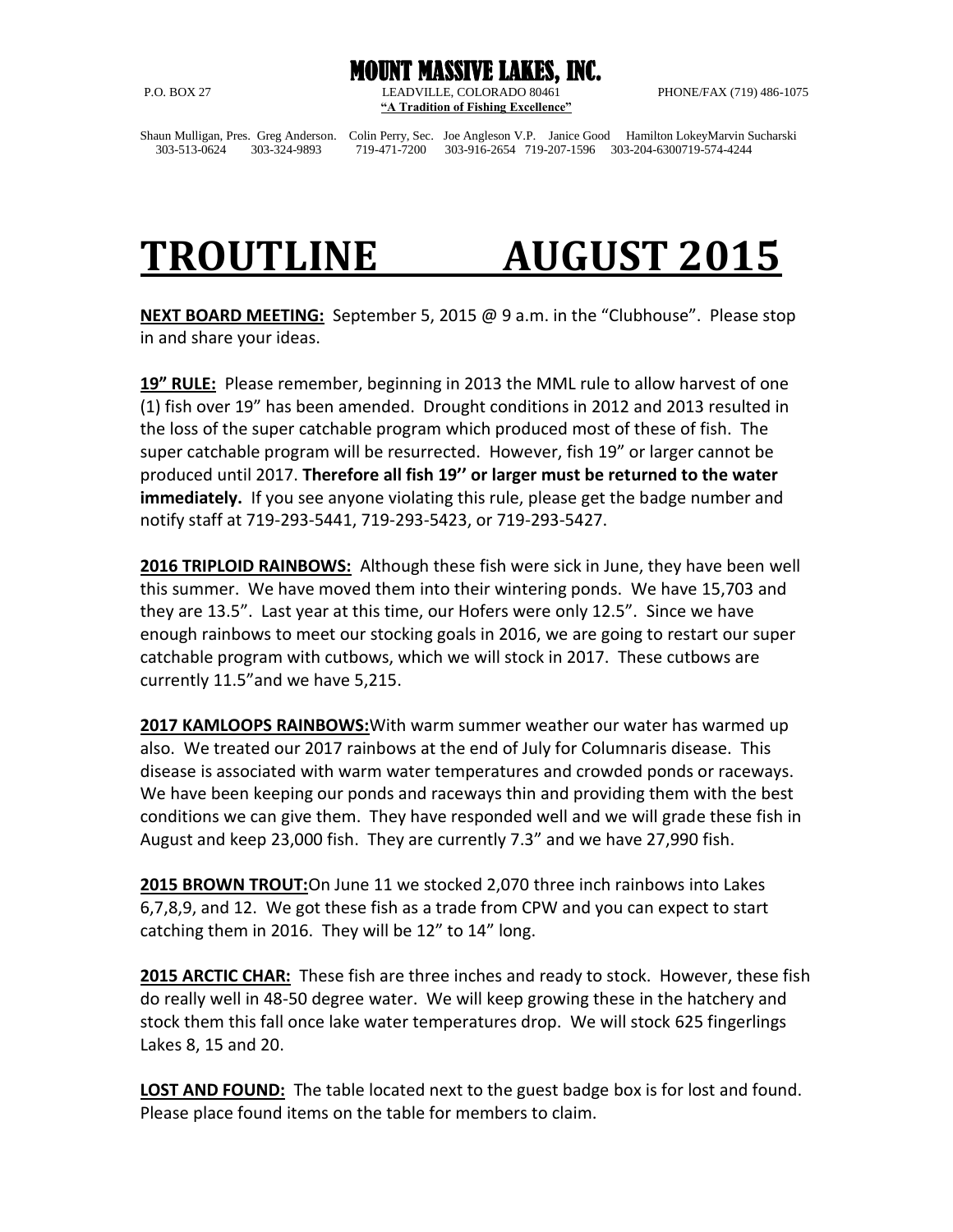**CUTTHROAT TROUT SPAWNING:** We had a successful year for spawning cutthroat. We spawned fish from Lake 8 and 15. We spawned for a total of 6,156 eggs. We currently have 3,568 fish and they began eating late June. We will grow these fish to three inches and stock them next spring.

**2015 RAINBOW HOFERS:** We completed our 2015 Rainbow Hofer stocking on July 6. We stocked 2,512 fish which were 1.5 pounds into Lakes 5,6,9,12,17,18,19 and 20.

**PURCHASED RAINBOWS:** We purchased rainbows to supplement our 2015 stocking goal since our Hofer experiment did not work out. We stocked Lakes 6,9,12 and 20 on June 12 and 20. These fish were 1.9 pounds and 17 inches in length. We also received another order of rainbows on July 30. These fish are two pounds. These fish look great and put up a good fight.

**WATER FLOWS:**We are currently taking our full 8 CFS water right. All the lakes are full and our entire water system is running. We turned Home Row Ditch on at the end of May and will keep it running as long as we can. If you have a cabin close to the Home Row Ditch, please try to keep it free of any debris.

**CLUBHOUSE PHONE:** We will be disconnecting the office and clubhouse phone. If you need to get in contact with the staff, please use the following numbers.

Brent: 719-293-5441 Greg: 719-293-5427 Bryan: 719-293-5423

**BURN PILE:** The burn pile is to be no larger than 15' x 15' in size. Please do not put construction materials or metal/steel objects in the pile.

**CONDOLENCES:** Condolences to Mary and the Anderson family on the sudden passing of Dick Anderson on July 14, 2015.

**NEED COPIES OF MT. MASSIVE LAKES BY-LAWS, RULES AND REGULATIONS, LAND USE APPLICATIONS AND RULES AND REGULATIONS OR MAPS OF THE CLUB?** They are available to the membership and can either be downloaded from the website or are available in plastic file holders mounted on the wall inside the Clubhouse, just to the right as you enter the Clubhouse door. If you elect to acquire them at the Clubhouse, limit one per member, please!

**LAND USE PERMIT APPLICATIONS:**Remember, if you are planning a construction project at your cabin you will need to follow Mt. Massive Rules and Regulations governing Land Use. These rules, published on the website or available at the Clubhouse, include submitting a Land Use Application to the Land Use Committee for their approval, **prior** to starting construction. The rules state **"A PERMIT IS REQUIRED FOR THE CONSTRUCTION OR INSTALLATION OF NEW CABINS, OUT BUILDINGS, ADDITIONS TO**